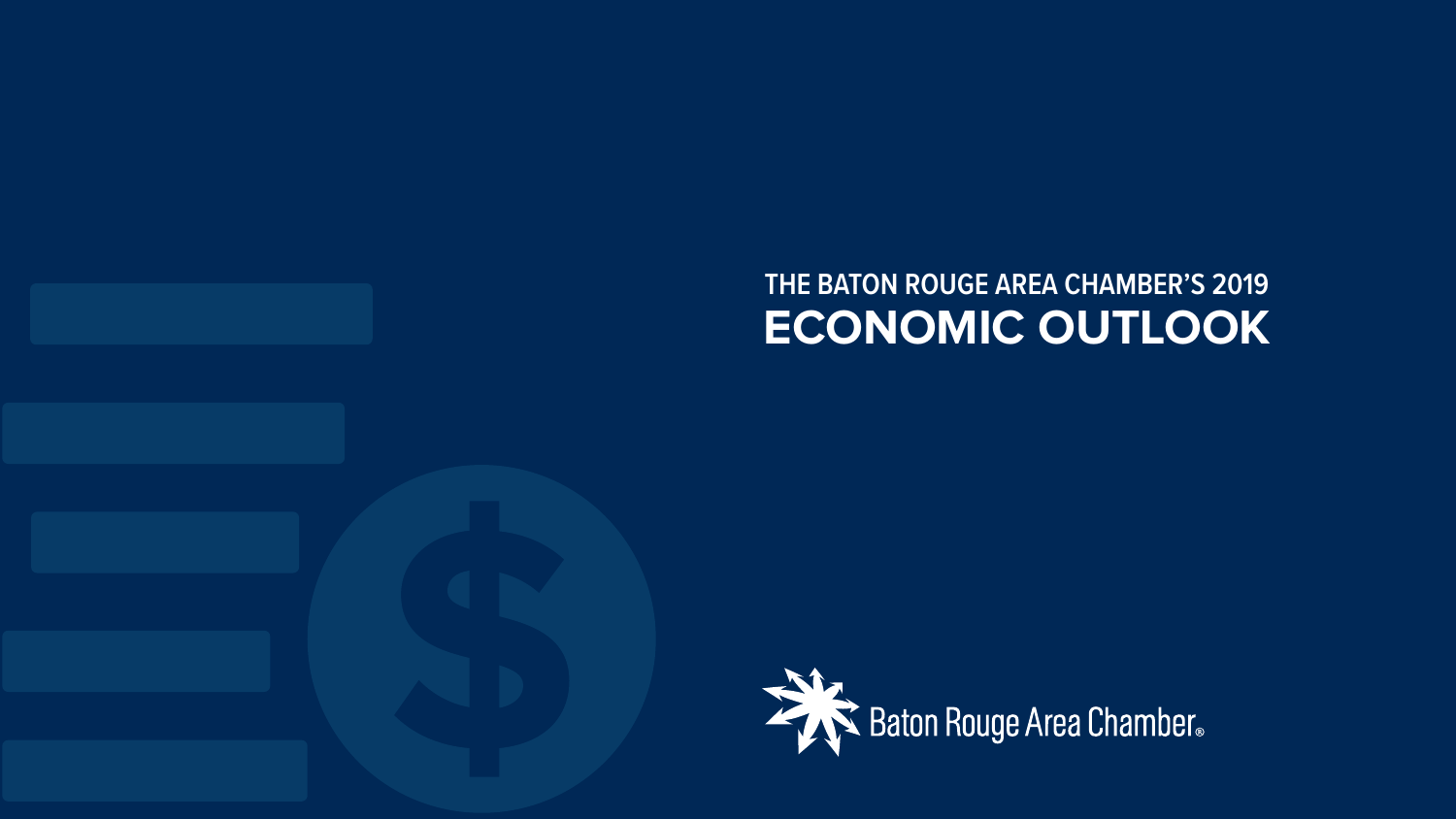### Projected Job Growth

Baton Rouge is projected to increase employment by 1.3% in 2019,

which translates into approximately 5,100 new jobs

Percentage change in nonfarm jobs\*



Least conservative

\*Not Seasonally Adjusted

\*\*Average annual monthly employment; average through October for 2018

Source: Bureau of Labor Statistics; Loren Scott's Louisiana Economic Outlook; Moody's; Economic Modeling Systems Incorporated; BRAC analysis

Dr. Scott  $1.5\%$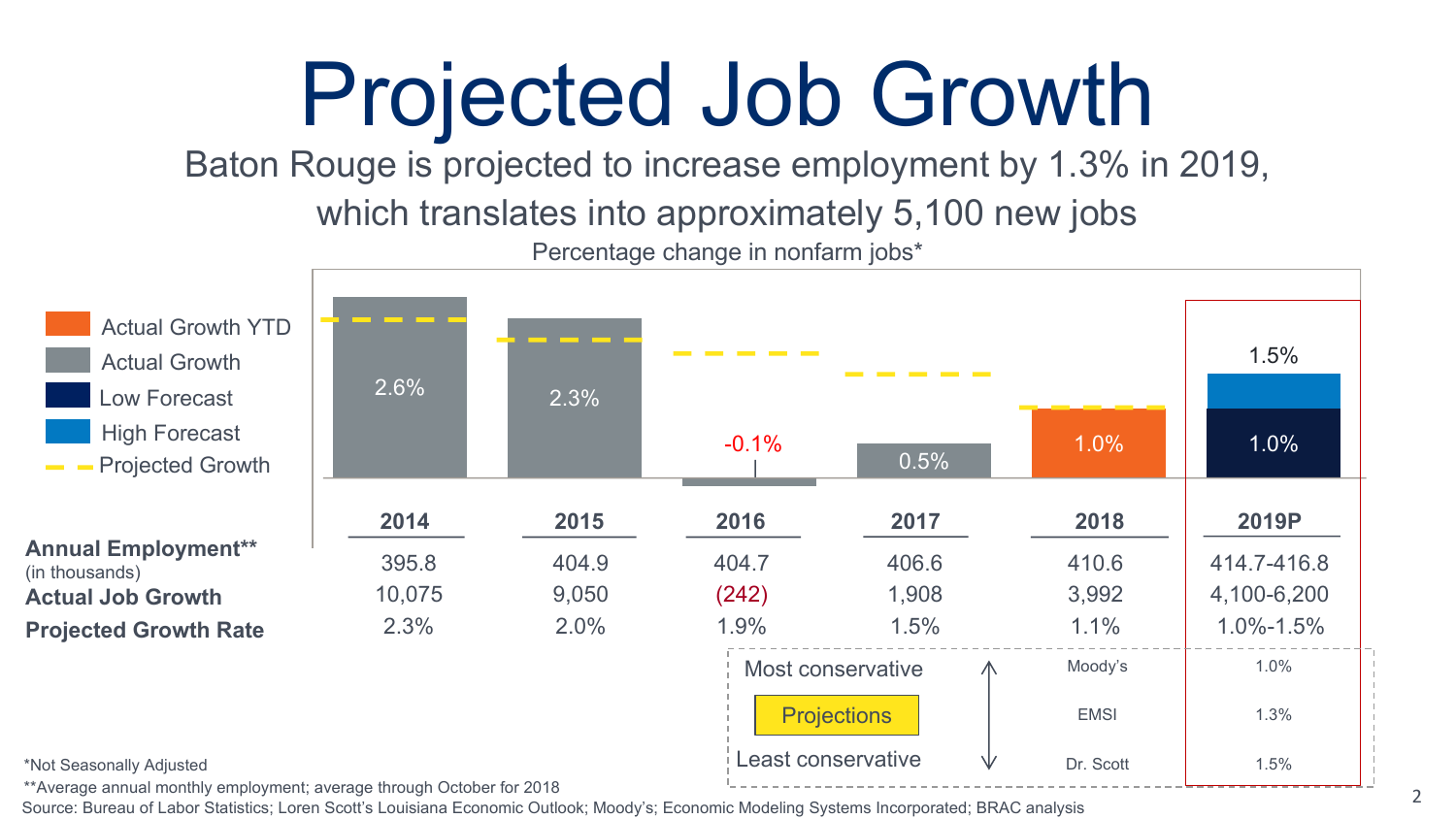### Continued Job Growth

Regional employment is slightly ahead of trendline

Nonfarm employment, not seasonally adjusted

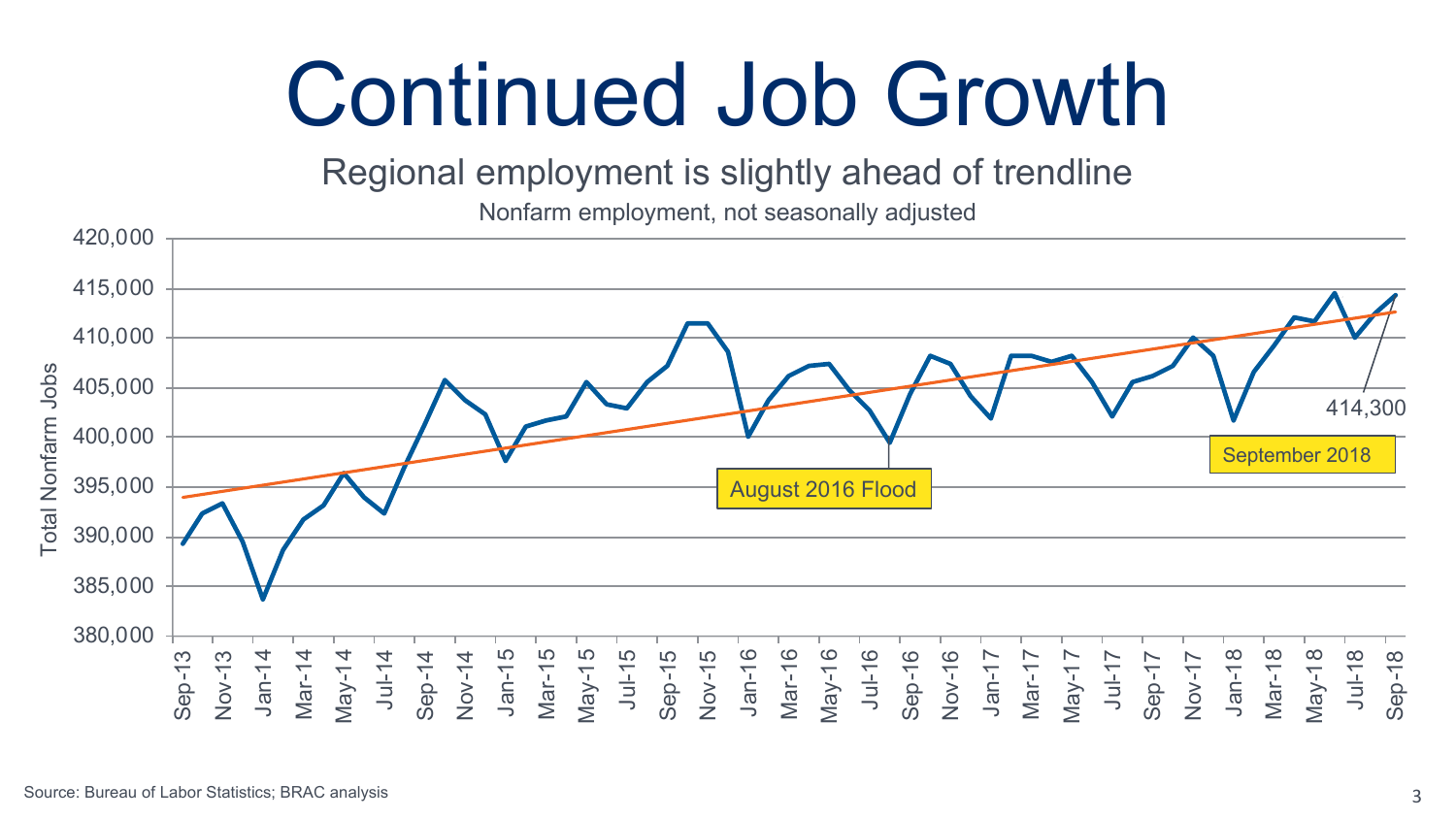# Regional Unemployment

Capital Region unemployment is **lower** than it is at the state and national level



\*Peer cities include: Austin, Birmingham, Columbia, Louisville, Oklahoma City, Mobile, Nashville, and Raleigh Source: Bureau of Labor Statistics; BRAC analysis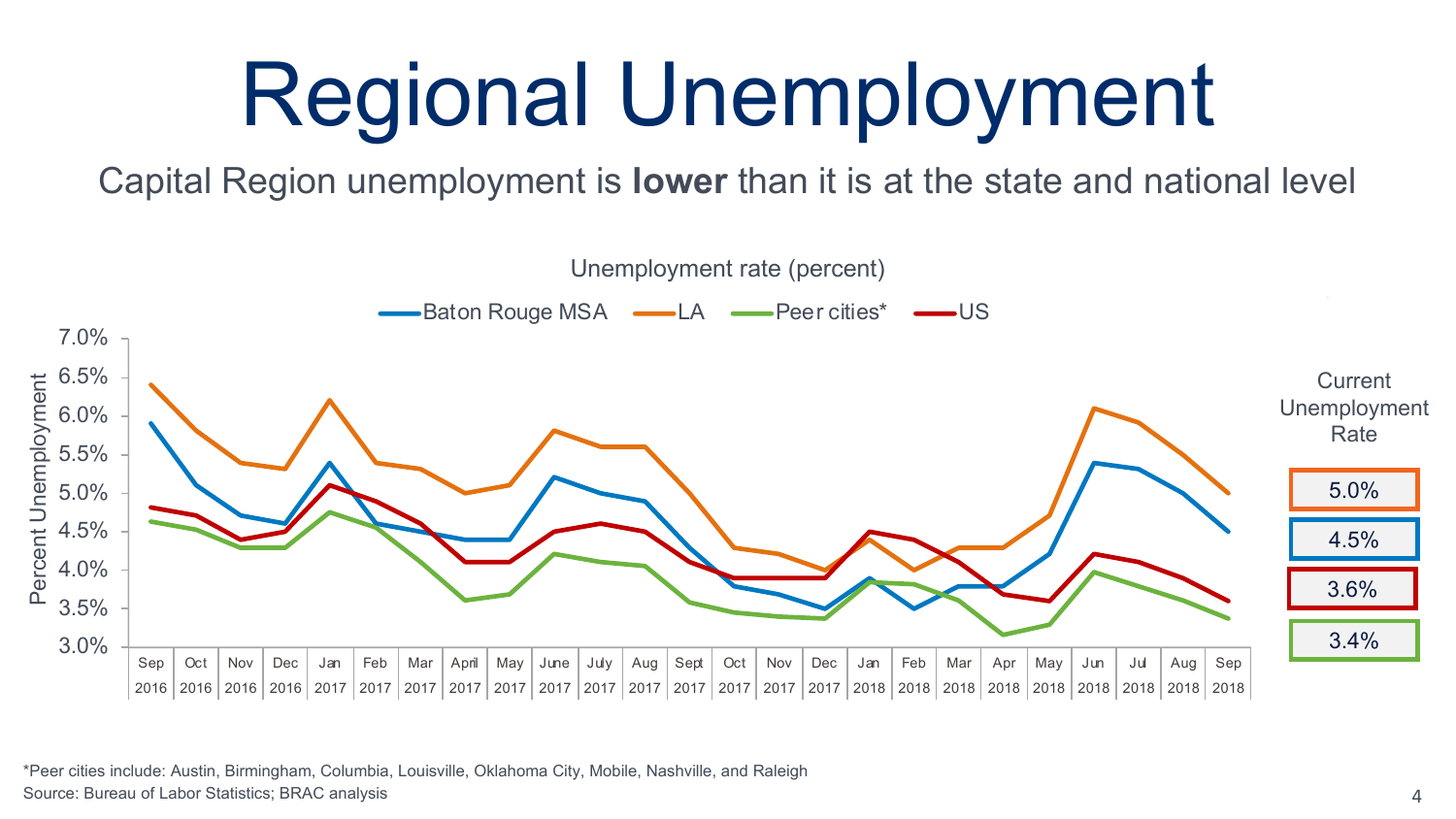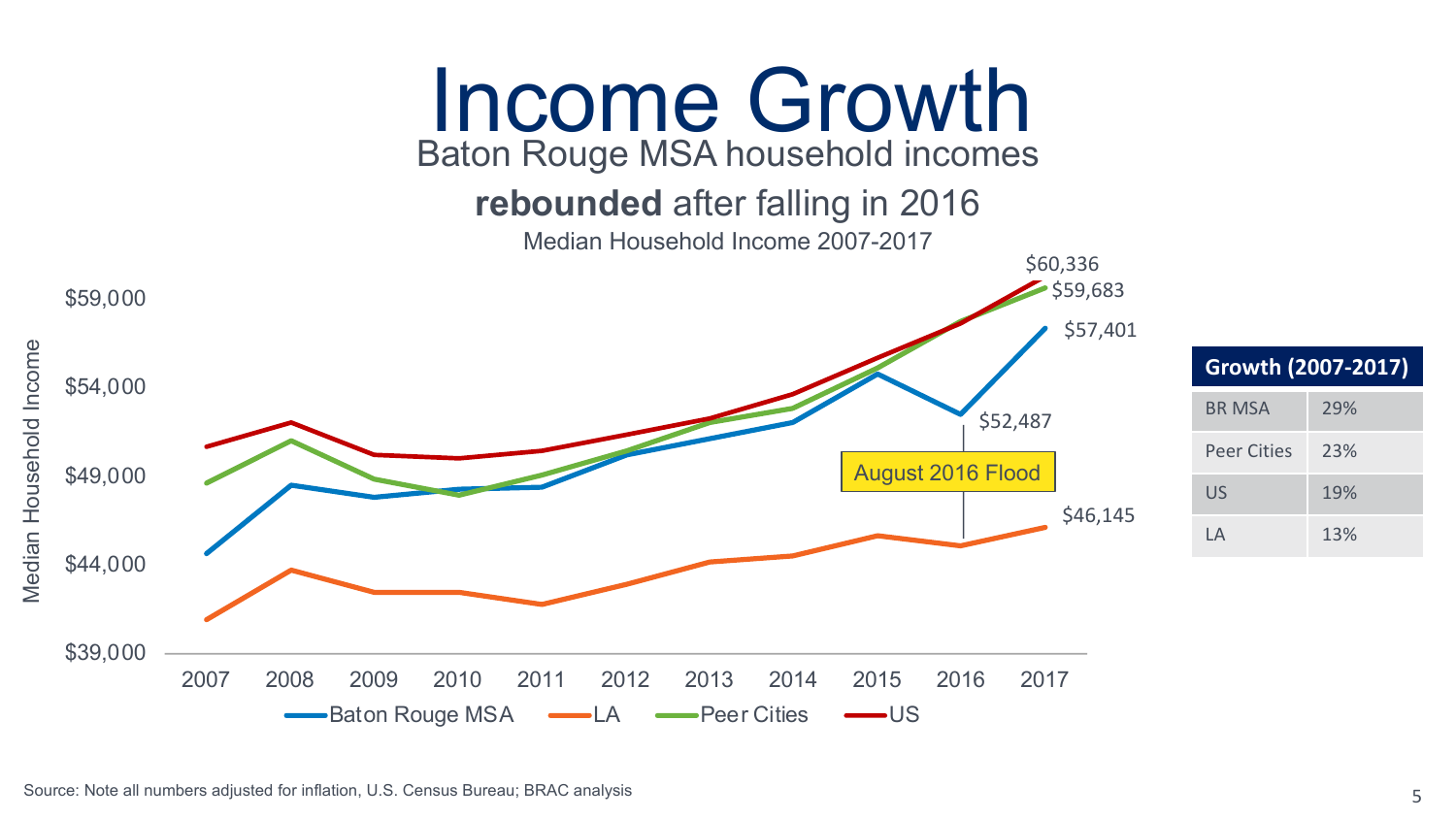# Regional Economy

82% of the local industry sectors **experienced employment growth** over the last year,

led by the Construction and Education & Health Services sectors

Over the Year Job Distribution and Growth



#### **Job Distribution**

#### **Job Growth by Industry**

| Construction                                | 7.6%    |
|---------------------------------------------|---------|
| <b>Education &amp; Health Services</b>      | $4.0\%$ |
| <b>Other Services</b>                       | $2.4\%$ |
| <b>Financial Services</b>                   | $2.1\%$ |
| <b>Professional &amp; Business Services</b> | 1.5%    |
| Manufacturing                               | $0.7\%$ |

\*Measured September 2017 to September 2018 Source: Bureau of Labor Statistics; BRAC analysis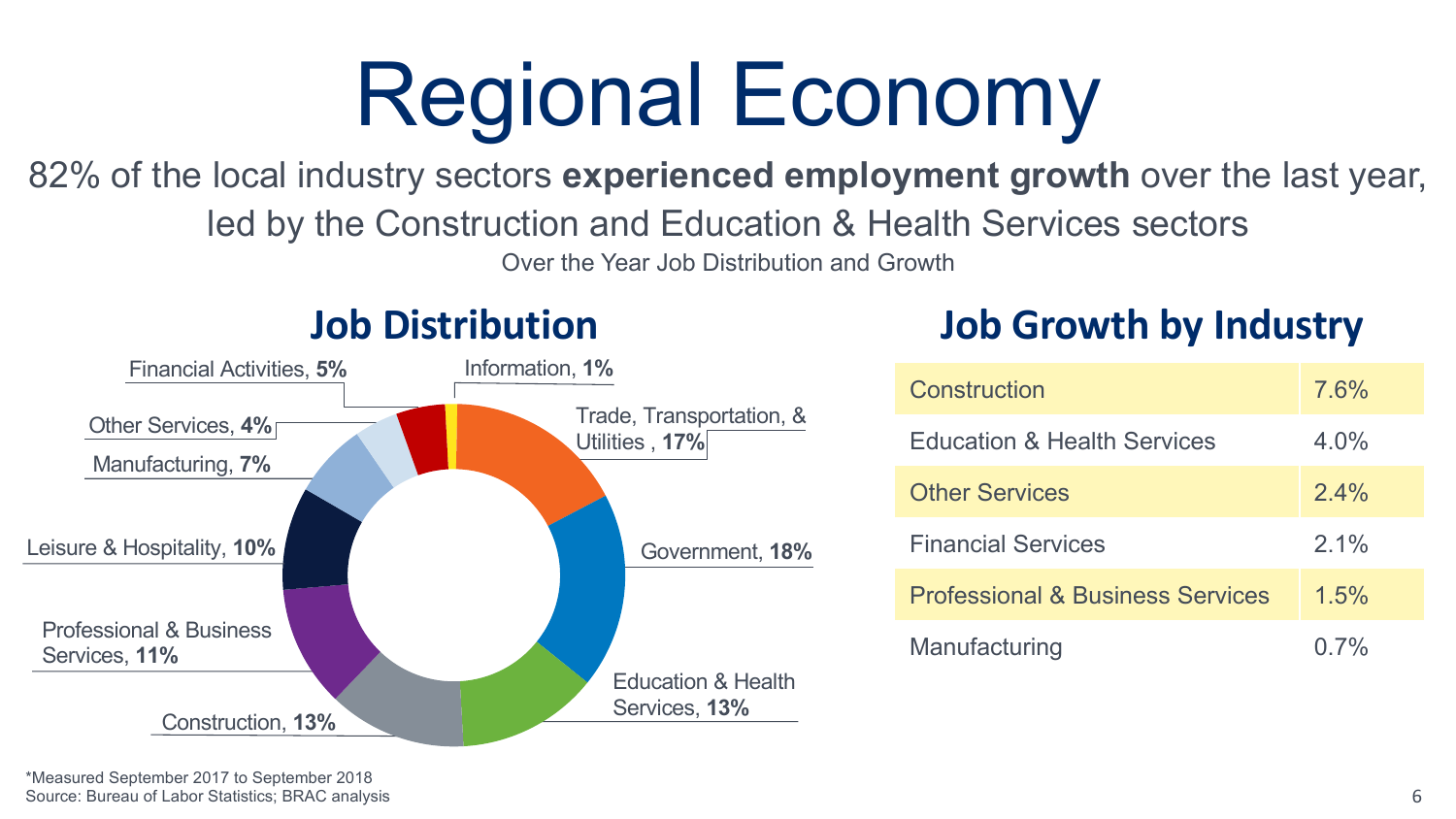### GRP Per Capita

#### The Baton Rouge Area's gross regional product per capita **outperforms** most of our peer cities



**Metro Statistical Area**

Source: EMSI; U.S. Census Bureau; BRAC analysis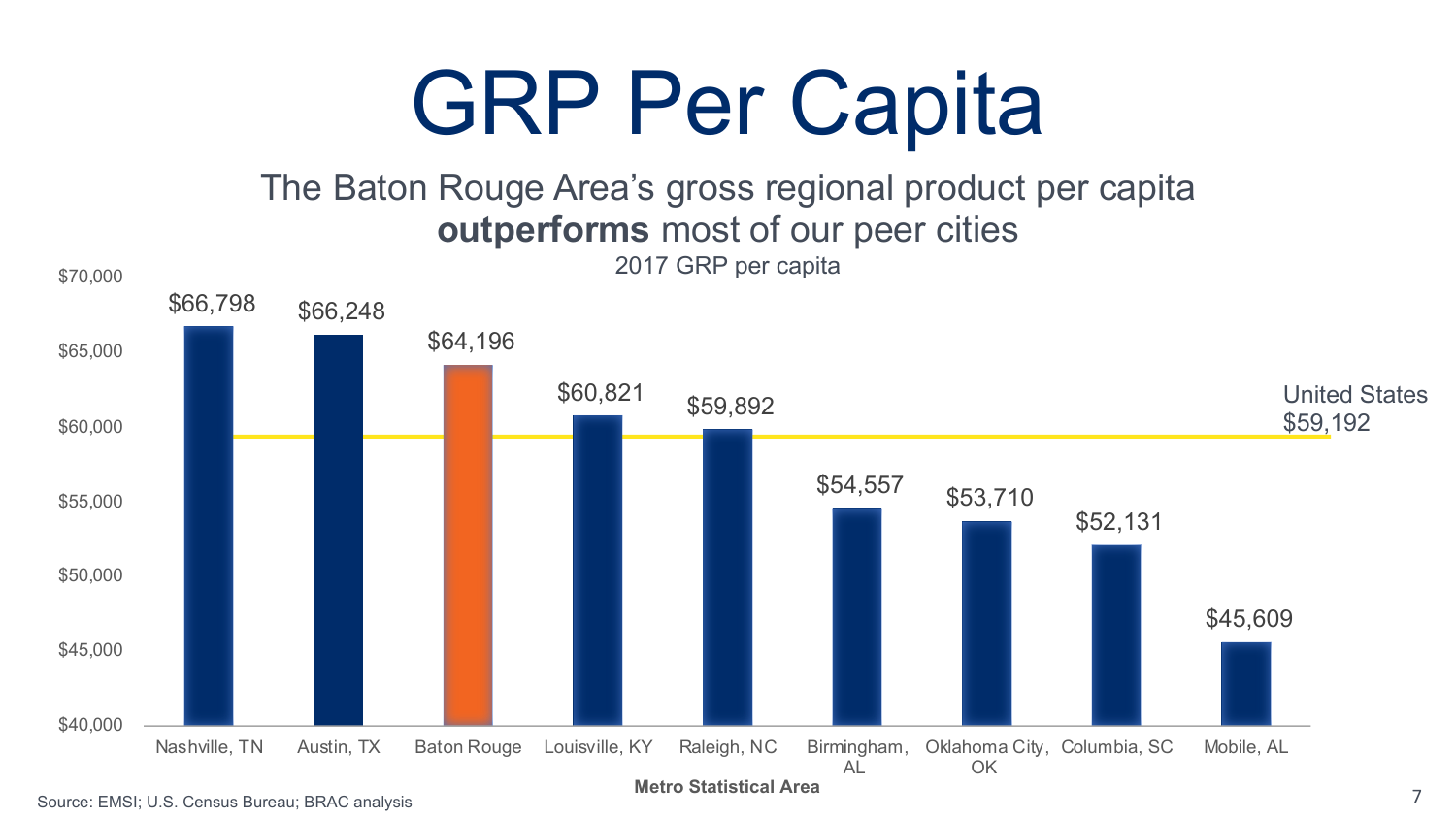

#### The Baton Rouge Area has the **second highest poverty** rate among our peer cities Percent Below Poverty Level



25.0%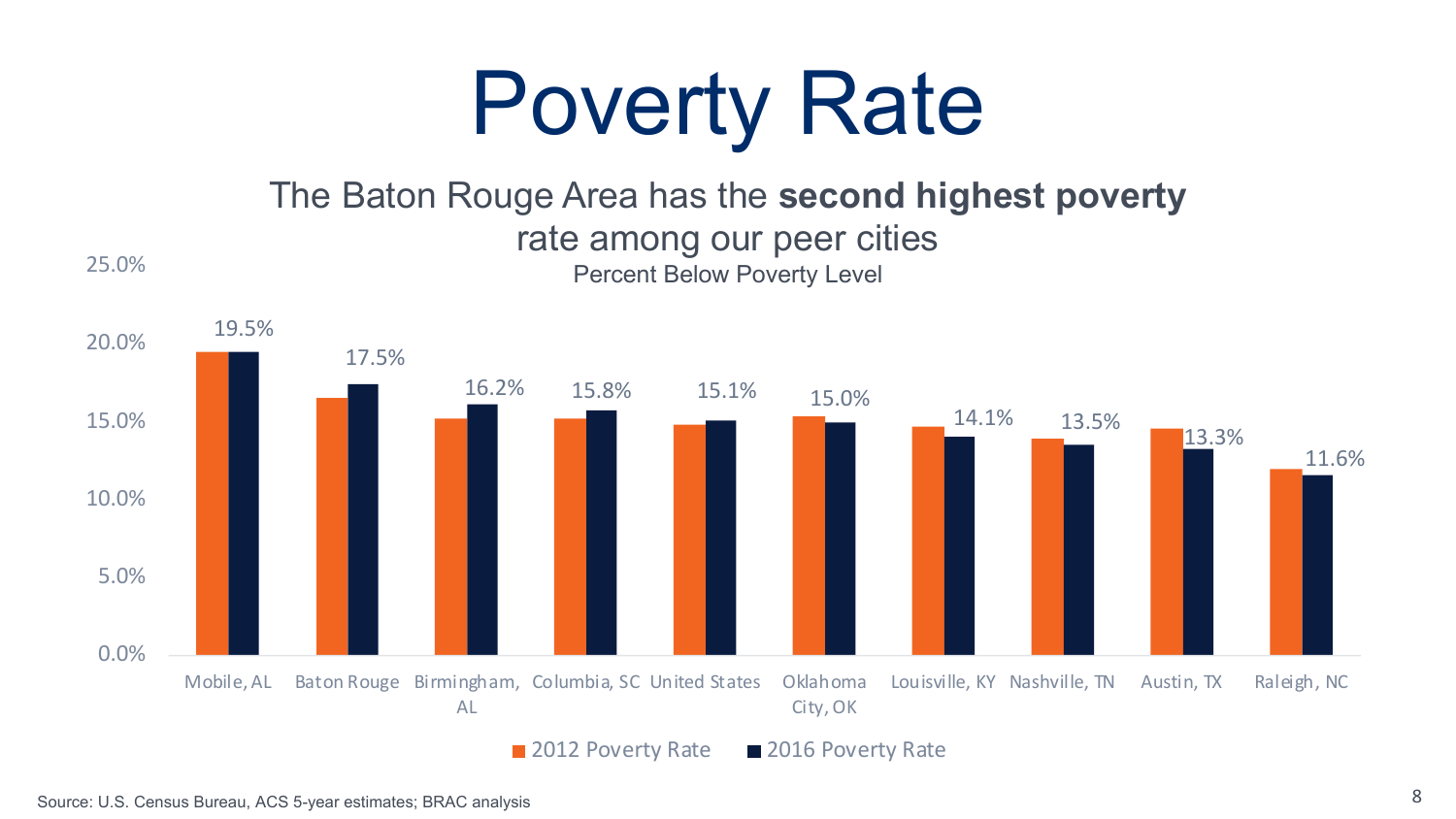## Diversity and Income

The Baton Rouge Area has a larger black population than its peer cities, but still suffers from similar racial income inequality



 $\frac{1}{6}$  of the population that is black  $\sim$  Wage gap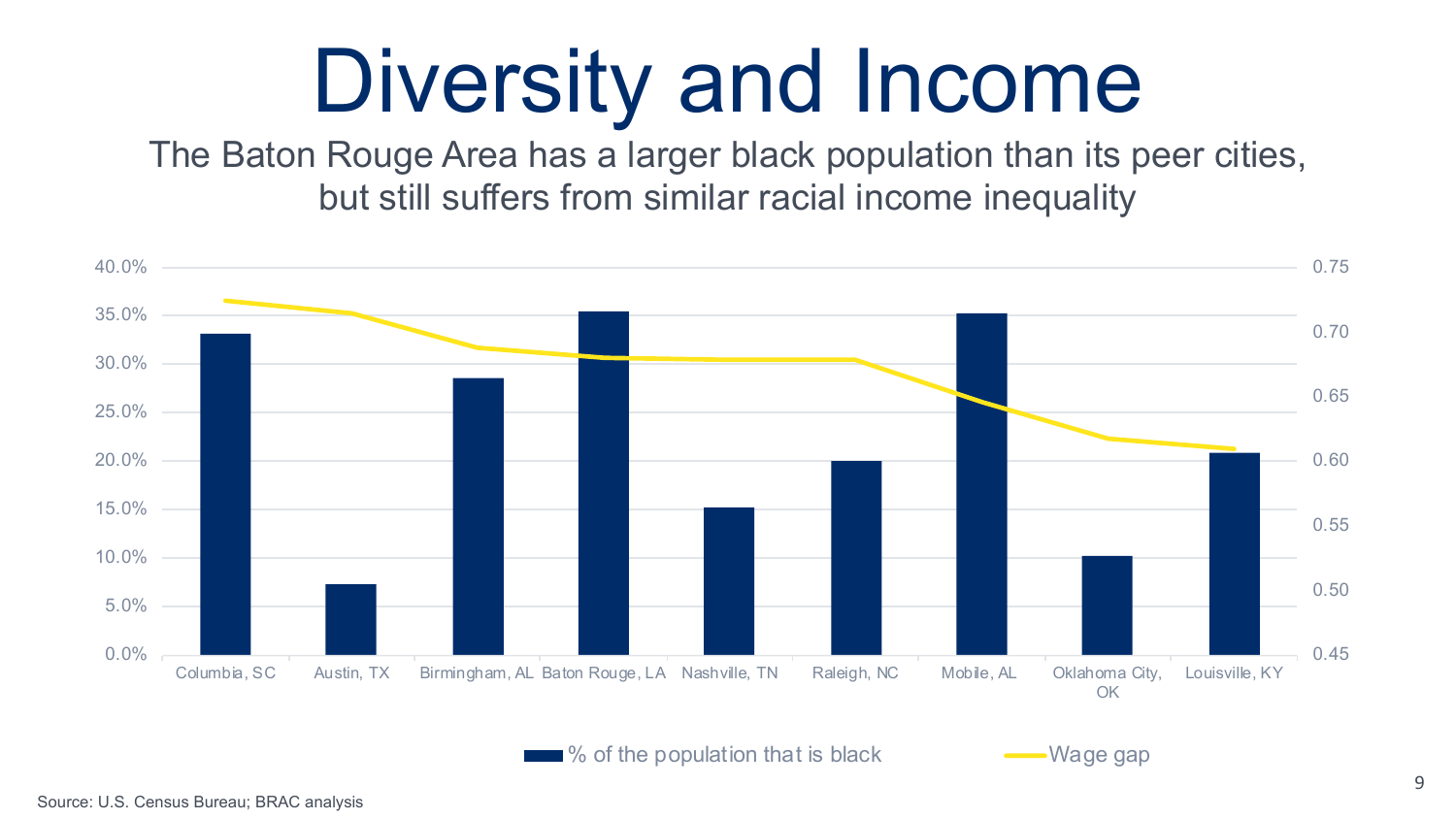# College Enrollment

College enrollment is **down** slightly since 2013 in the Capital Region

Fall Enrollment by Year

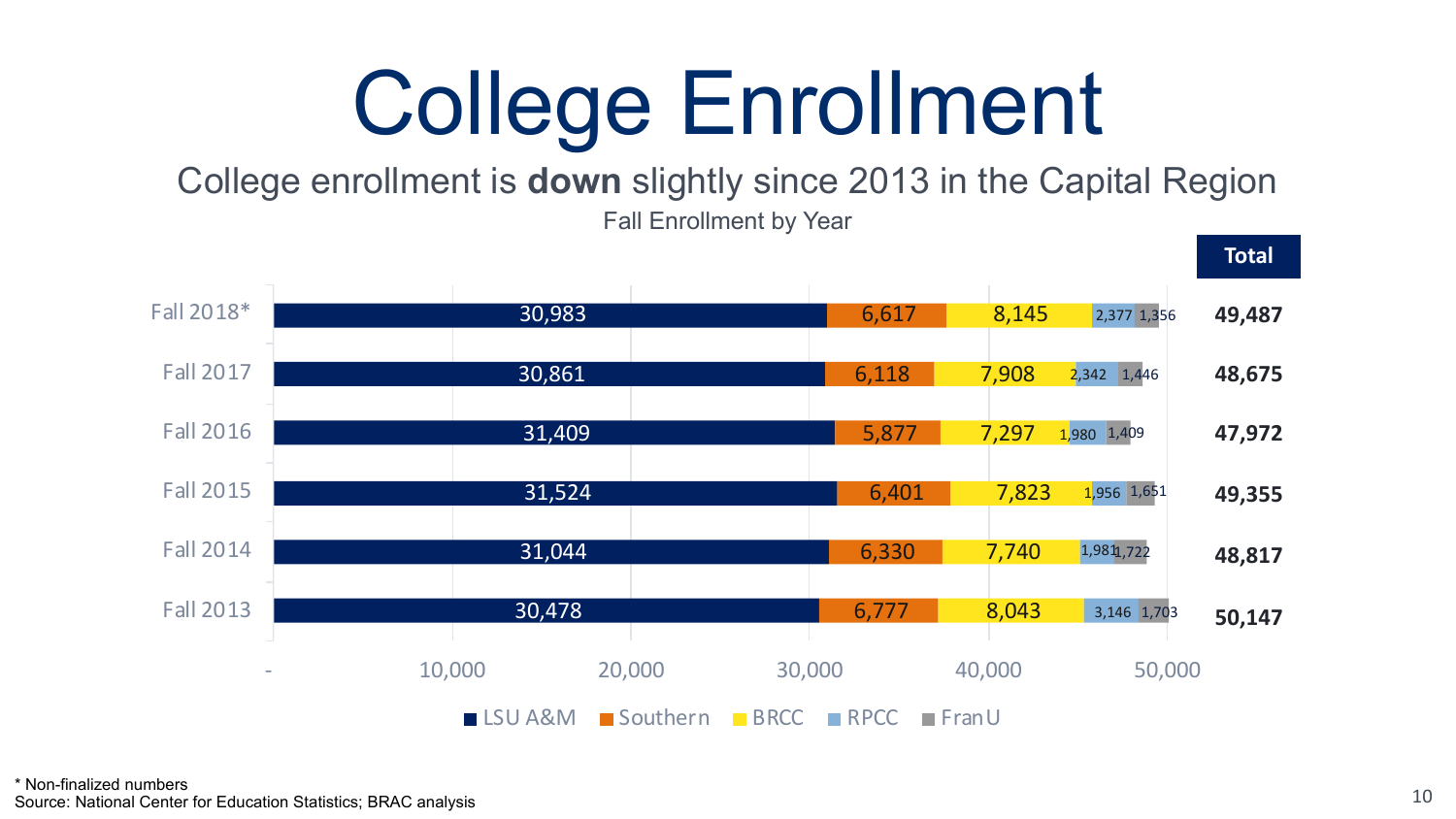## Obstacles for Businesses

#### Traffic has been the top **obstacle** for businesses

#### in the Capital Region since 2015

Percentage of respondents in a survey of regional business leaders\*

#### **Top obstacles**

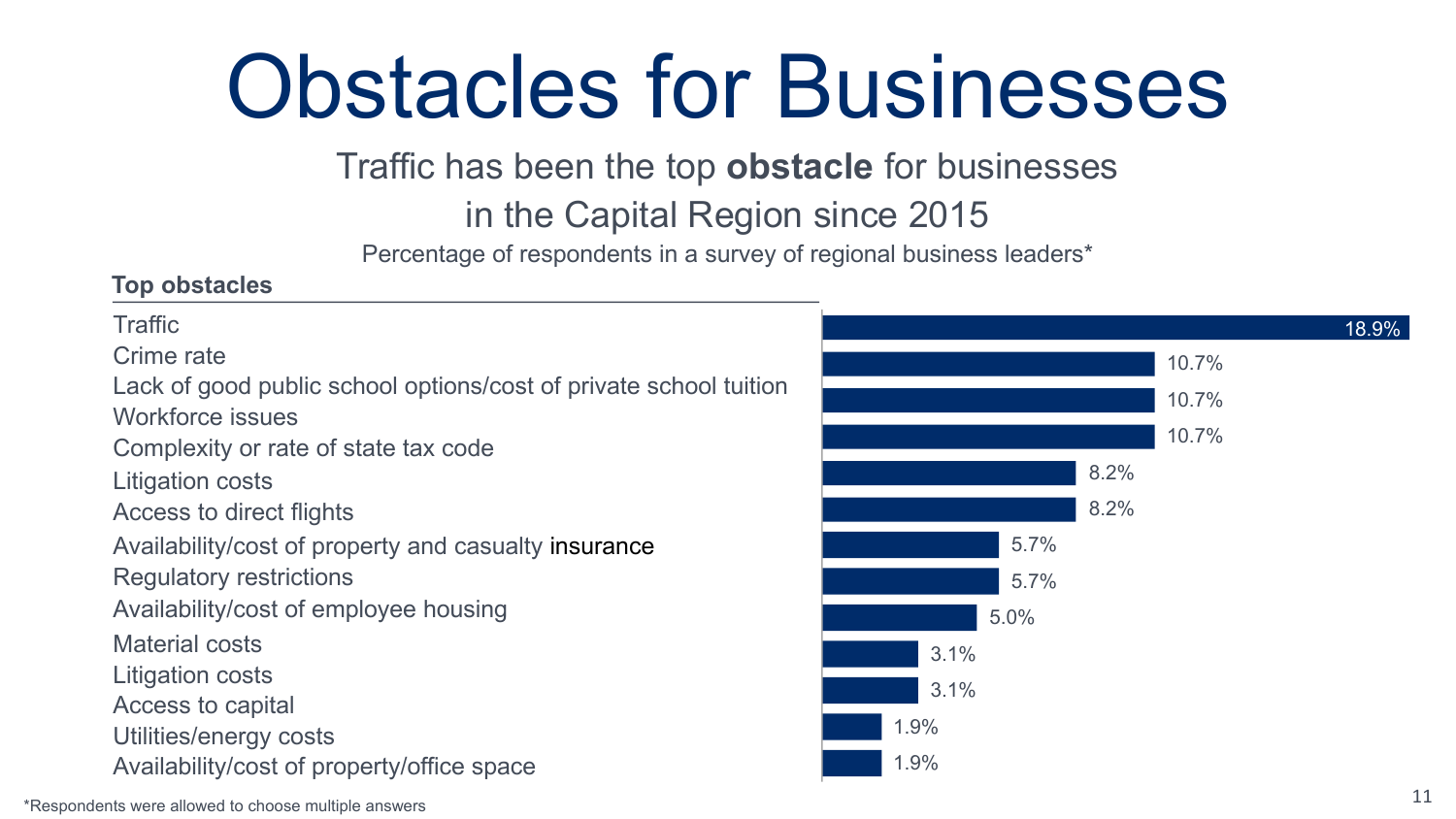## Workforce Perceptions

Candidates with unrealistic salary expectations is the **top concern** 

#### of area business leaders

Ranking by respondents in a survey of regional business leaders\*

**Ranking 2019 Available Workforce Obstacles 2018 Available Workforce Obstacles**

|   | <b>Unrealistic Salary Expectations</b>                                         | <b>Candidates Lacking "Soft" Skills</b>                                        |
|---|--------------------------------------------------------------------------------|--------------------------------------------------------------------------------|
|   | <b>Candidates Lacking "Soft" Skills</b>                                        | Lack Of Requisite Education/Experience                                         |
| 3 | Losing Talented Employees To Other Markets                                     | Losing Talented Employees To Other Markets                                     |
|   | Lack Of Requisite Education/Experience                                         | <b>Unrealistic Salary Expectations</b>                                         |
| 5 | <b>Too Few Applicants</b>                                                      | <b>Challenges With Out-of-state Recruitment</b>                                |
| 6 | <b>Retiring Workforce</b>                                                      | <b>Retiring Workforce</b>                                                      |
|   | Finding Employees Who Can Pass Drug<br>Screening Tests and/or Remain Drug Free | <b>Finding Experienced Managers</b>                                            |
| 8 | <b>Finding Experienced Managers</b><br><b>High Turnover</b>                    | Finding Employees Who Can Pass Drug<br>Screening Tests and/or Remain Drug Free |
| 9 | <b>Challenges With Out-of-state Recruitment</b>                                | <b>High Turnover</b>                                                           |
|   |                                                                                |                                                                                |

\*Respondents were allowed to choose multiple answers 12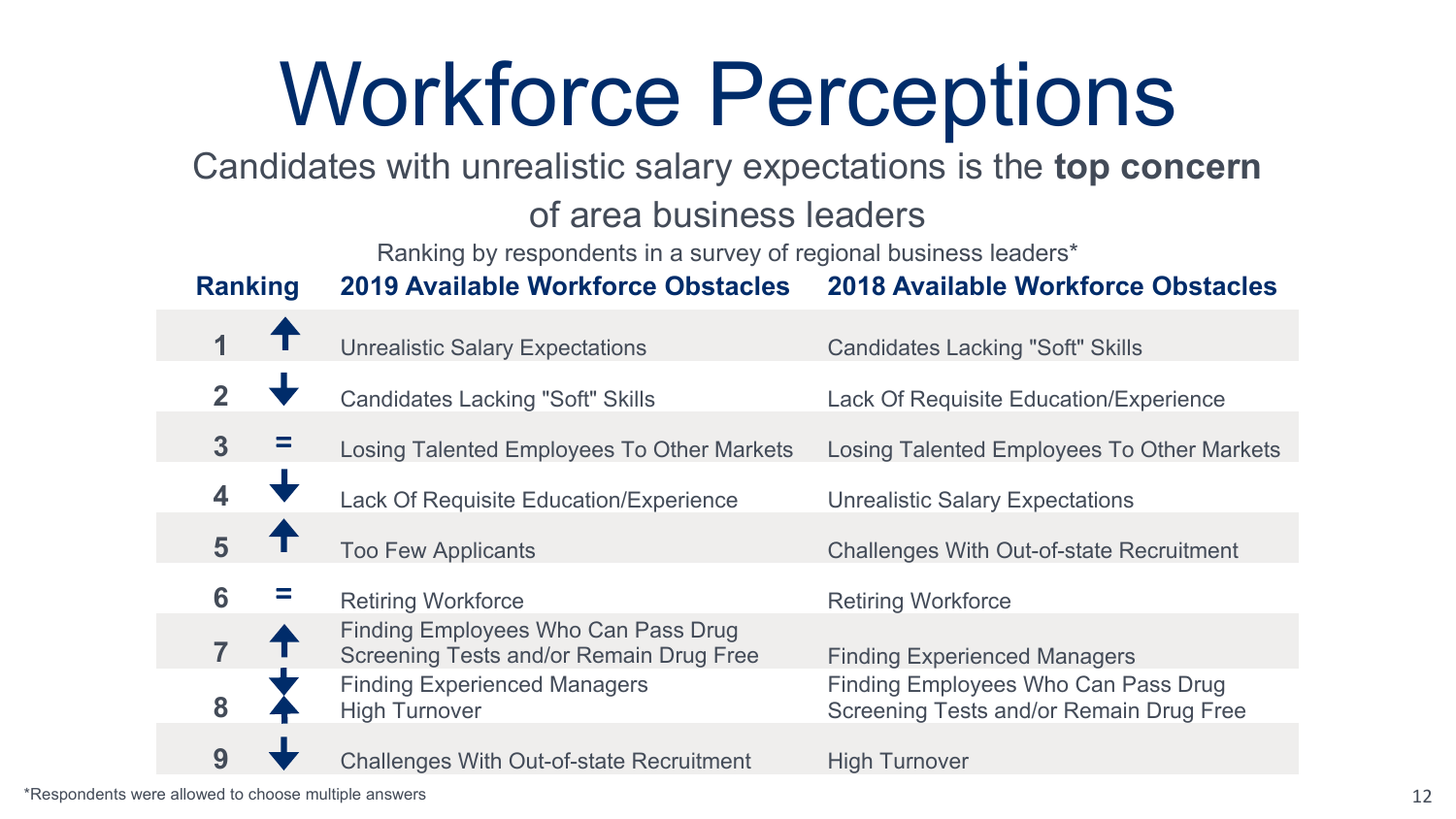#### Statewide Concerns

#### Transportation infrastructure is the **top statewide issue** of concern

Ranking by respondents in a survey of regional business leaders\*

| <b>Ranking</b>             | <b>2019 Statewide Trends</b>                                             | <b>2018 Statewide Trends</b>                                              |
|----------------------------|--------------------------------------------------------------------------|---------------------------------------------------------------------------|
| 1                          | <b>Transportation Infrastructure</b>                                     | <b>Transportation Infrastructure</b><br><b>Tax Structure and Tax Code</b> |
| <b>New</b><br>$\mathbf{z}$ | <b>State Budget Uncertainty</b>                                          | <b>State Economic Development Efforts</b>                                 |
| $\overline{3}$             | State Legal Climate and Tort Reform<br>Tax Structure and Tax Code        | Insurance                                                                 |
|                            | Insurance                                                                | K-12 Education Reform and Performance                                     |
| 5                          | <b>State Government Effectiveness</b>                                    | <b>State Higher Education System</b>                                      |
| 6                          | <b>State Economic Development Efforts</b>                                | <b>State Health Care Issues</b>                                           |
|                            | K-12 Education Reform and Performance<br><b>State Health Care Issues</b> | <b>Tax Incentives</b>                                                     |
| 8                          | <b>State Higher Education System</b>                                     | <b>State Incentives</b>                                                   |
| 9                          | <b>State Regulatory Environment</b>                                      | <b>State Government Effectiveness</b>                                     |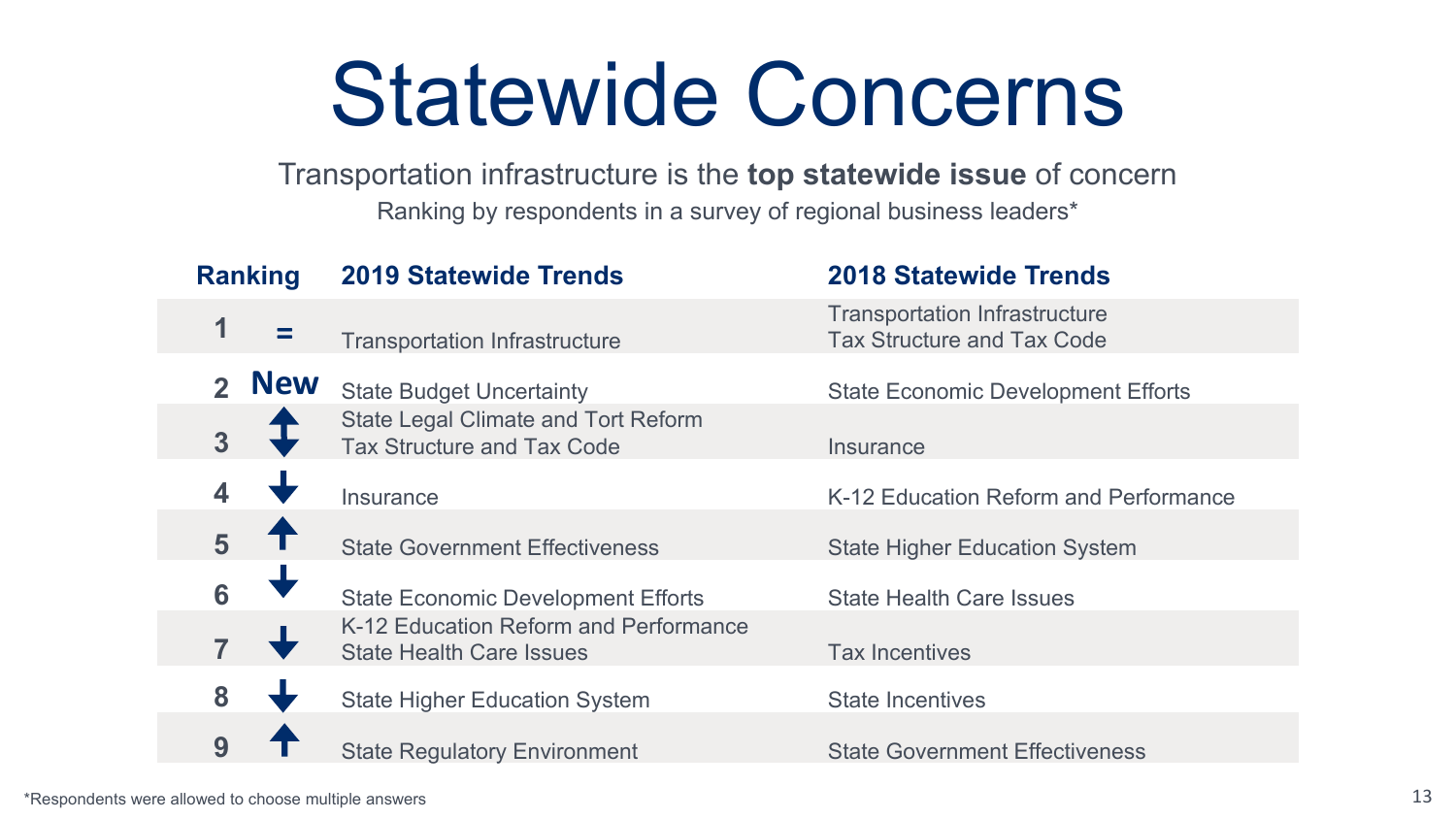## National/International Issues

Health care reform/regulations is the

#### **top national and international concern** for the second consecutive year

Ranking of respondents in a survey of regional business leaders\*

#### **Ranking 2019 National & International Trends 2018 National & International Trends**

|              |            | Health Care Reform / Regulations                                      | Health Care Reform / Regulations                                             |
|--------------|------------|-----------------------------------------------------------------------|------------------------------------------------------------------------------|
| $\mathbf{2}$ |            | <b>Federal Reserve Policy</b>                                         | <b>Federal Tax Code</b>                                                      |
|              |            | Price of Oil                                                          | Slow Pace of Economic Recovery                                               |
|              |            | <b>Stock Market Performance</b>                                       | Price of Oil                                                                 |
| 5            | <b>New</b> | <b>Elimination of Federal Regulations</b><br><b>Tariffs/Trade War</b> | <b>New Financial Regulations</b><br><b>Federal Reserve Policy</b>            |
| 6            |            | <b>Home Prices And Values</b><br><b>Federal Tax Code</b>              | <b>Federal Government Gridlock</b>                                           |
|              |            | <b>Federal Budget Deficit</b>                                         | <b>Home Prices And Values</b>                                                |
| 8            |            | Federal Transportation / Infrastructure Budget                        | Federal Transportation / Infrastructure Budget<br>The Availability of Credit |
| 9            |            | The Availability of Credit                                            | <b>Federal Budget Deficit</b><br>Outsourcing                                 |

\*Respondents were allowed to choose multiple answers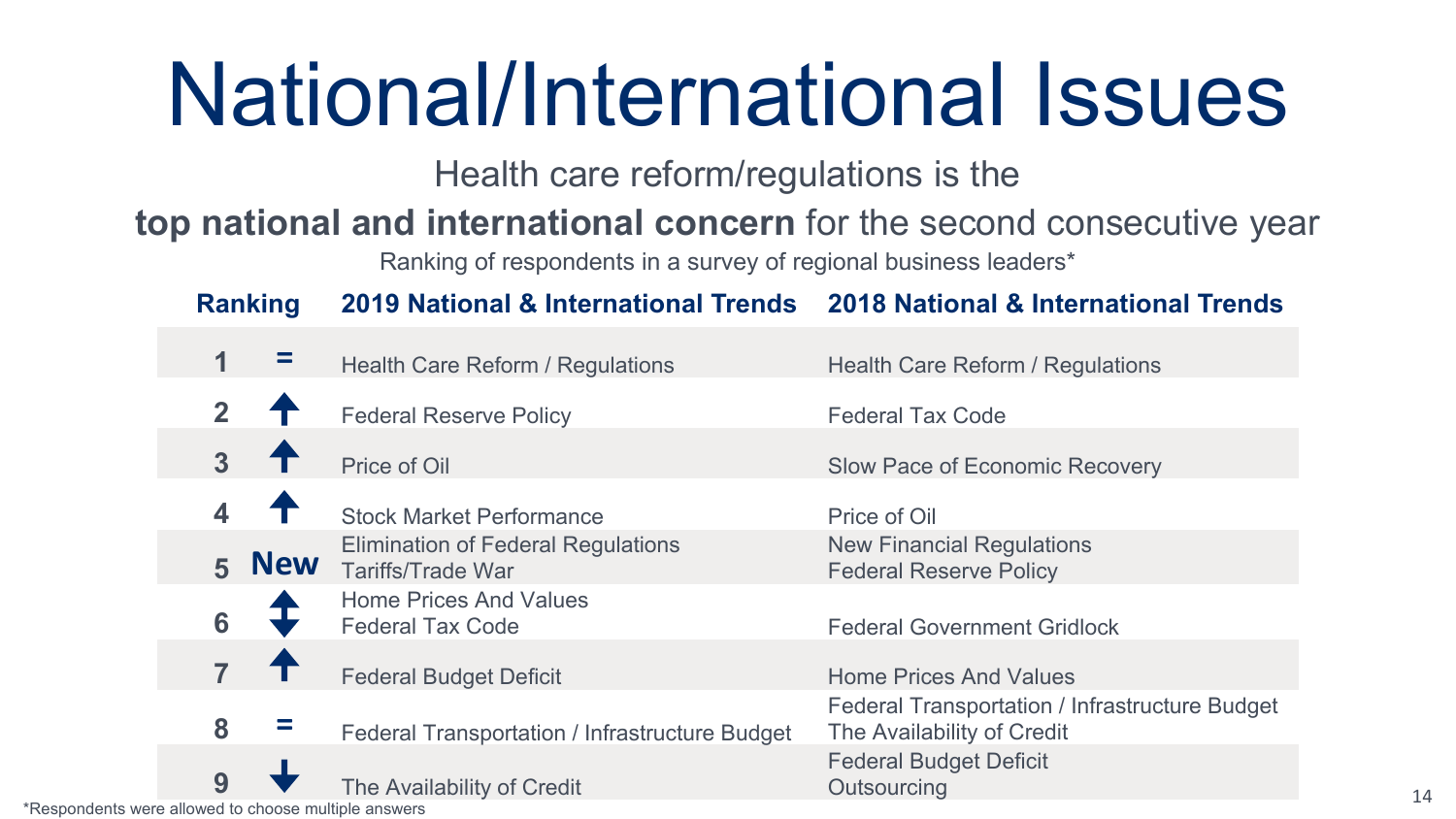### Economic Trends

**Impact** of global and national economic trends in the Baton Rouge Area

| 2018-2019 Trends                                                                                  | <b>Impact</b> | <b>Comments</b>                                                                                                                                                                                                |
|---------------------------------------------------------------------------------------------------|---------------|----------------------------------------------------------------------------------------------------------------------------------------------------------------------------------------------------------------|
| Tariffs/Trade War with<br>China                                                                   |               | Agriculture and metal manufacturers have been hurt by<br>lowered international demand and higher prices<br>triggered by economic protectionism                                                                 |
| Divided federal government                                                                        |               | Regulatory environment likely to remain lax; gridlock<br>may equate to stability. Infrastructure bill possible.                                                                                                |
| Low natural gas prices                                                                            |               | Inexpensive and plentiful natural gas prices have<br>spurred a series of expansion announcements, and<br>this trend is projected to continue                                                                   |
| <b>Rising interest rates</b><br>purce: Louisiana Economic Outlook 2019-20: Moody's: BRAC analysis |               | Post-recession stability has led to the Federal Reserve<br>raising interest rates; this increases the cost of loans<br>for things like cars and mortgages, but allows savers to<br>earn more on their deposits |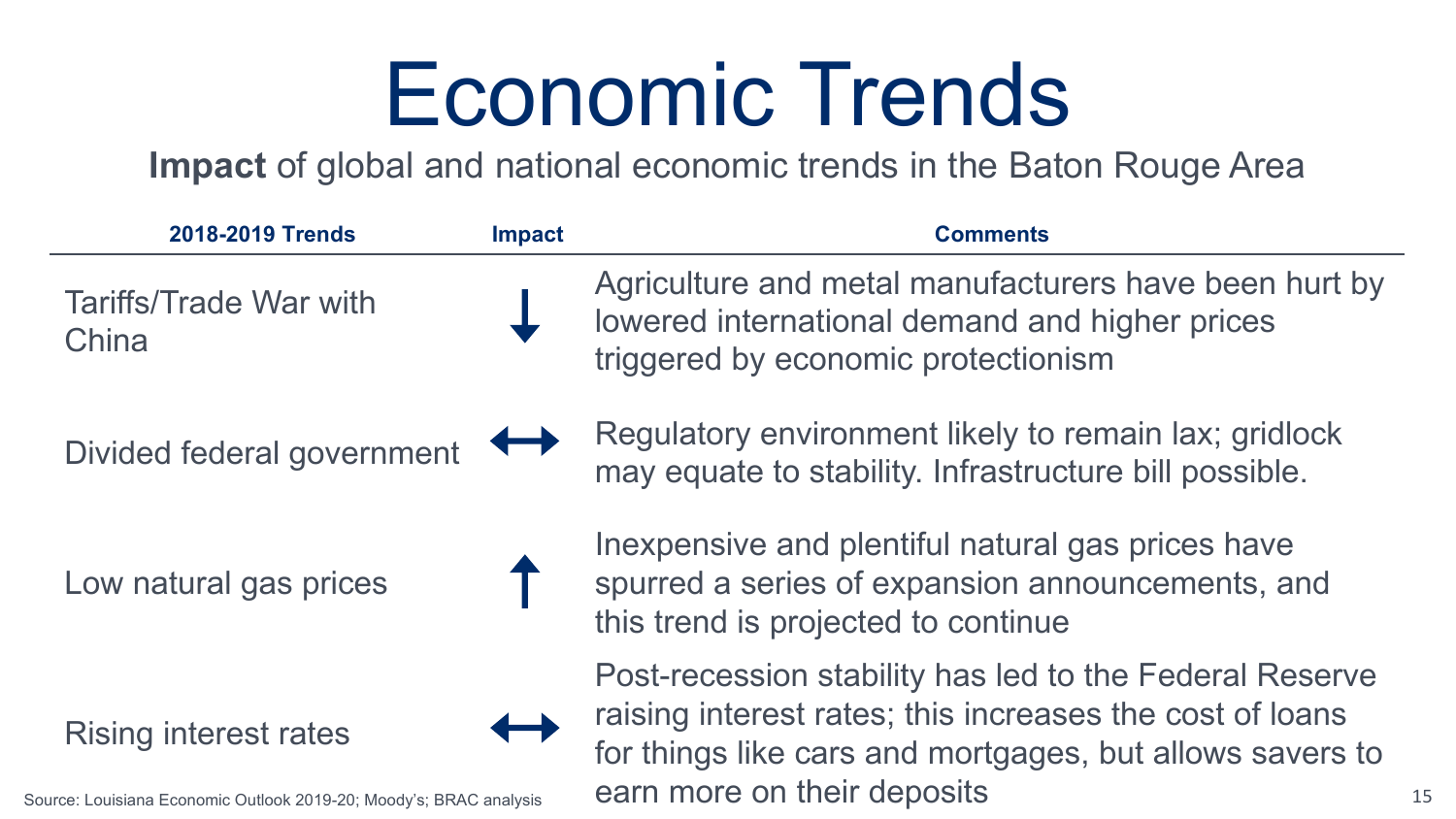# Projected Growth

2019 job growth forecasts for Baton Rouge Regional Labor Market by select industry sectors

|                                                       | <b>Net New Jobs</b> |             | <b>Job</b>    |                                                                                                                                |  |
|-------------------------------------------------------|---------------------|-------------|---------------|--------------------------------------------------------------------------------------------------------------------------------|--|
|                                                       | Low                 | <b>High</b> | <b>Growth</b> | <b>Comments</b>                                                                                                                |  |
| <b>Construction</b>                                   | 50                  | 1,485       | $0.1 - 2.6\%$ | A resurgence of industrial construction projects in 2019 is expected<br>to yield job growth                                    |  |
| <b>Arts, Entertainment, and</b><br><b>Recreation</b>  | 58                  | 110         | $1.0 - 1.6%$  | The majority of occupations in this industry are not projected to gain<br>or lose more than seven jobs over the year           |  |
| <b>Finance and Insurance</b>                          | 135                 | 138         | $0.9 - 1.1\%$ | Insurance sales agents are projected to gain the most net new jobs                                                             |  |
| <b>Manufacturing</b>                                  | 329                 | 483         | $1.0 - 1.3\%$ | Welders are projected to gain the most net new jobs                                                                            |  |
| <b>Professional &amp; Business</b><br><b>Services</b> | 419                 | 499         | $1.7 - 2.3%$  | Gains spurred by growth in accountants and auditors, paralegals<br>and legal assistants, and computer user support specialists |  |
| <b>Retail Trade</b>                                   | 510                 | 635         | $1.0 - 1.2%$  | Retail salespersons are projected to gain the most net new jobs                                                                |  |
| <b>Health Care and Social</b><br><b>Assistance</b>    | 542                 | 1,434       | $0.9 - 2.6%$  | Personal care aides and registered nurses are the health care<br>positions with the highest projected growth                   |  |
| Total                                                 | 2,043               | 4,784       |               |                                                                                                                                |  |

\*The Baton Rouge Regional Labor Market consists of the 9-parish Capital Region plus Tangipahoa Parish and Washington Parish.<br>Source: EMSI Projections; Louisiana Workforce Commission Projections, Baton Rouge Region; Louisi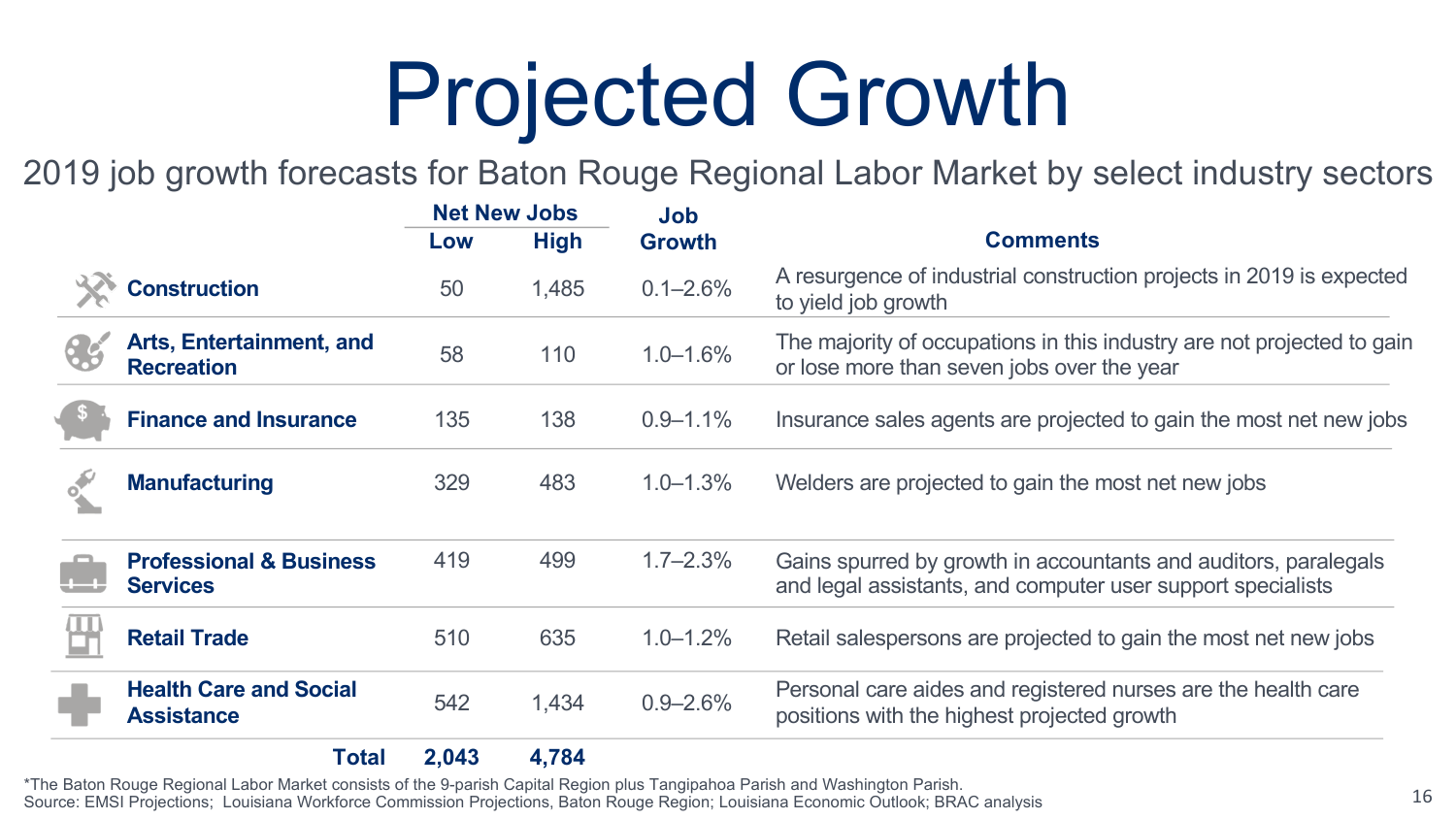### Projected Growth

#### All parishes are expected to experience **job growth**,

#### led by Iberville and Ascension

|                            | <b>Net New Jobs</b> | <b>Job Growth</b> | <b>Pop. Growth</b> | <b>Comments</b>                                                                                             |
|----------------------------|---------------------|-------------------|--------------------|-------------------------------------------------------------------------------------------------------------|
| Ascension                  | 1,639               | 3.3%              | 1.5%               | Highest growth in construction, accommodation and food services, and<br>manufacturing                       |
| East Baton Rouge           | 1,785               | 0.6%              | 0.1%               | Significant gains in health care and social assistance                                                      |
| East Feliciana             | 23                  | 0.4%              | $-0.4%$            | No industry is projected to gain more than 20 jobs                                                          |
| Iberville                  | 789                 | 4.3%              | $-0.2%$            | Significant gains in construction accounts for much of this growth                                          |
| Livingston                 | 942                 | 2.9%              | 0.9%               | Largest gains in retail trade and accommodation and food services,<br>highest percent growth in information |
| Pointe Coupee              | 68                  | 1.1%              | $-0.2%$            | Largest increase in health care and social assistance                                                       |
| St. Helena                 | 25                  | 1.3%              | $-0.5%$            | No industry is projected to gain or lose more than 10 jobs                                                  |
| <b>West Baton</b><br>Rouge | 231                 | 1.7%              | 1.1%               | Manufacturing is projected to experience solid gains                                                        |
| <b>West Feliciana</b>      | 91                  | 1.6%              | $0.0\%$            | No industry is projected to gain or lose more than 30 jobs                                                  |

17 Source: EMSI 2019 Projections; BRAC analysis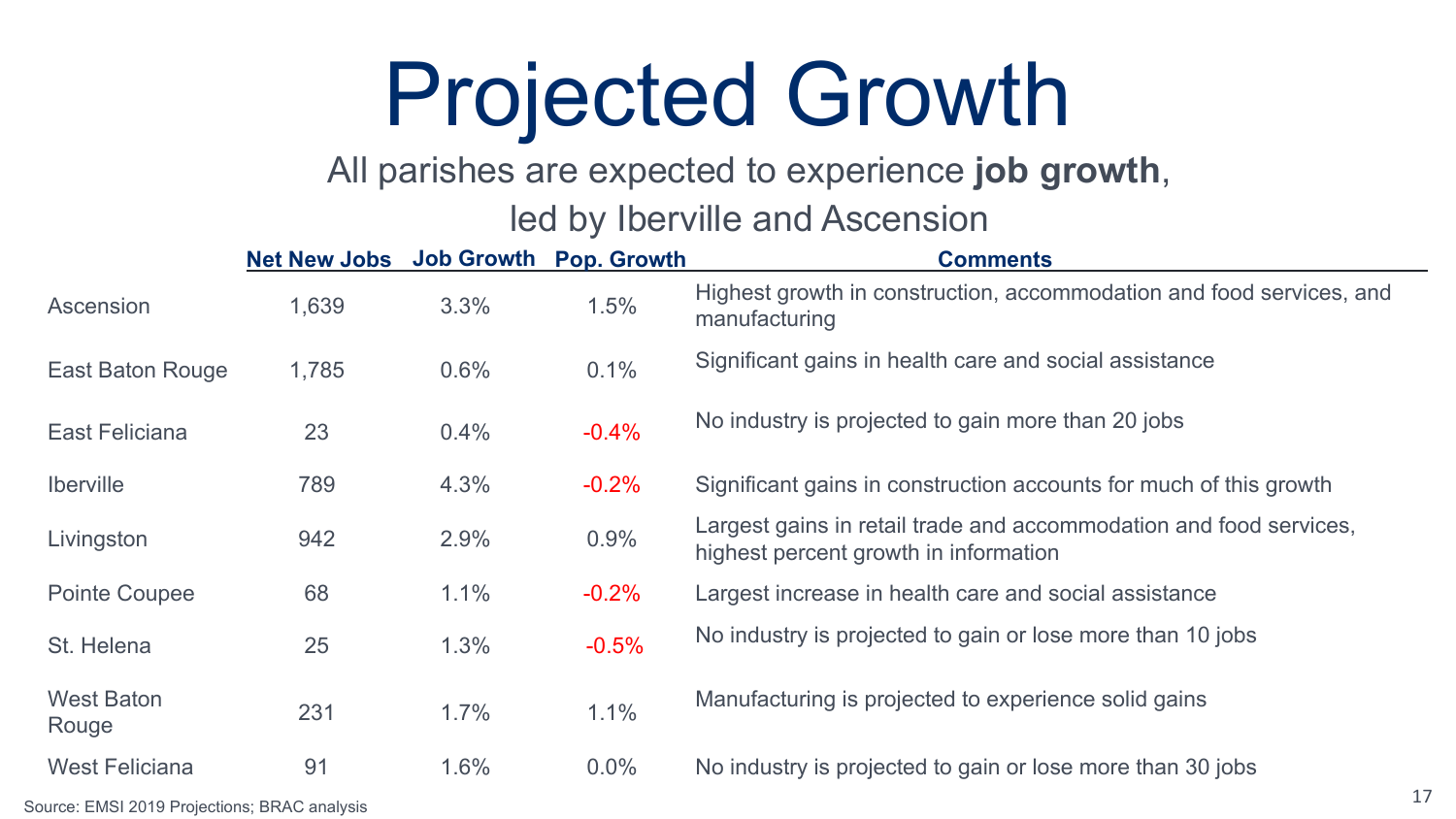# Metro Migration

The Baton Rouge Area experienced positive net migration in 2016, but lags behind several peers

| <b>MSA</b>             | <b>Net Migration</b> |
|------------------------|----------------------|
| Austin, TX             | 29,192               |
| Columbia, SC           | 19,412               |
| Nashville, TN          | 15,977               |
| Oklahoma City, OK      | 8,278                |
| Raleigh, NC            | 7,360                |
| <b>Baton Rouge, LA</b> | 3,942                |
| Birmingham, AL         | $-68$                |
| Mobile, AL             | $-3,990$             |
| Louisville, KY-IN      | $-4,379$             |

| <b>Top 3 MSAs</b>  | <b>In-Migration</b> |
|--------------------|---------------------|
| <b>New Orleans</b> | 6,324               |
| Houston            | 1,543               |
| Lafayette          | 1,434               |

| <b>Top 3 MSAs</b>  | <b>Out-Migration</b> |
|--------------------|----------------------|
| <b>New Orleans</b> | 4,190                |
| Hammond            | 2,007                |
| Houston            | 1,903                |

Source: U.S, Census Bureau; BRAC analysis